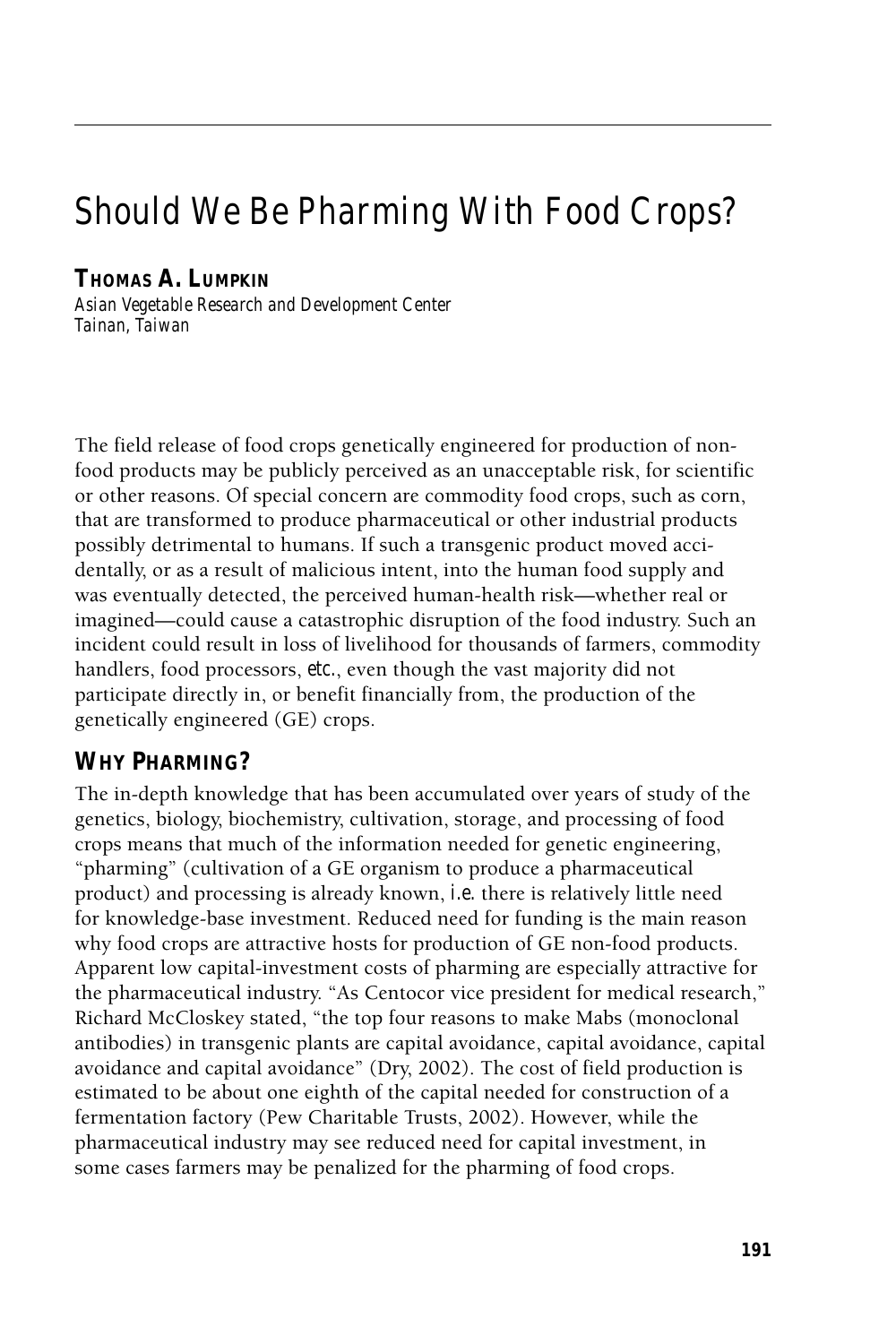# **LIABILITY CONCERNS**

A wide range of arguments can be made for avoiding food crops as sources of non-food products. In nearly every case, concerns about liability can be raised. This is certainly the case with commercial pharming of corn. For example, the negative impact of pharming on sales of non-GE corn can be predicted from experience with first-generation crops engineered for herbicide tolerance: markets for US corn and soybean have shrunk, especially in Europe and Africa, and have cost farmers billions in sales. StarLink™ and other accidents have fueled consumer concerns about corn. Other crops have not been spared. Outcrossing by herbicide-tolerant GE canola in Canada has destroyed the limited organic canola industry. Proteins of transgenic origin found in Canadian honey in the European Union (EU) have resulted in a drop in honey exports to Europe by 55% (Smyth et al., 2002). Thus, savings in capital investment by the pharmaceutical industry may be shifted as risk to the food industry, but ultimately may be brought back to the pharmaceutical industry by insurance claims via the courts.

The food industry has taken a stance on production of non-food products in food crops (Cady, 2002):

*We will not be satisfied with anything short of zero risk to the food supply by substances not approved for human consumption. We must be convinced that it is possible to design systems for absolute confinement and containment of crops producing non-food substances and that a mandatory regulatory framework is in place to assure all necessary protective measures will be taken by producers and users of these crops.*

Concerns have been raised also about environmental risks (National Research Council, 2002):

*(T)he production of non-edible and potentially harmful compounds in crops such as cereals and legumes that have traditionally been used for food creates serious regulatory issues. With few exceptions, the environmental risk that will accompany future novel plants cannot be predicted. Therefore they should be evaluated on a case-by-case basis.*

Some feel that contamination is inevitable due to human behavior (Anonymous, 2002):

*Current gene-containment strategies cannot work reliably in the field. Seed companies will continue to confuse batches, and mills will continue to mix varieties. Although "buffer zones" may theoretically control pollen dispersal (and gene spread), in practice farmers will be unable (or unwilling) to follow planting rules.*

For example, 30% of farmers failed to comply with refuge protocols required to maintain effectiveness of *Bt* corn (Dove, 2001). Thus, with existing confine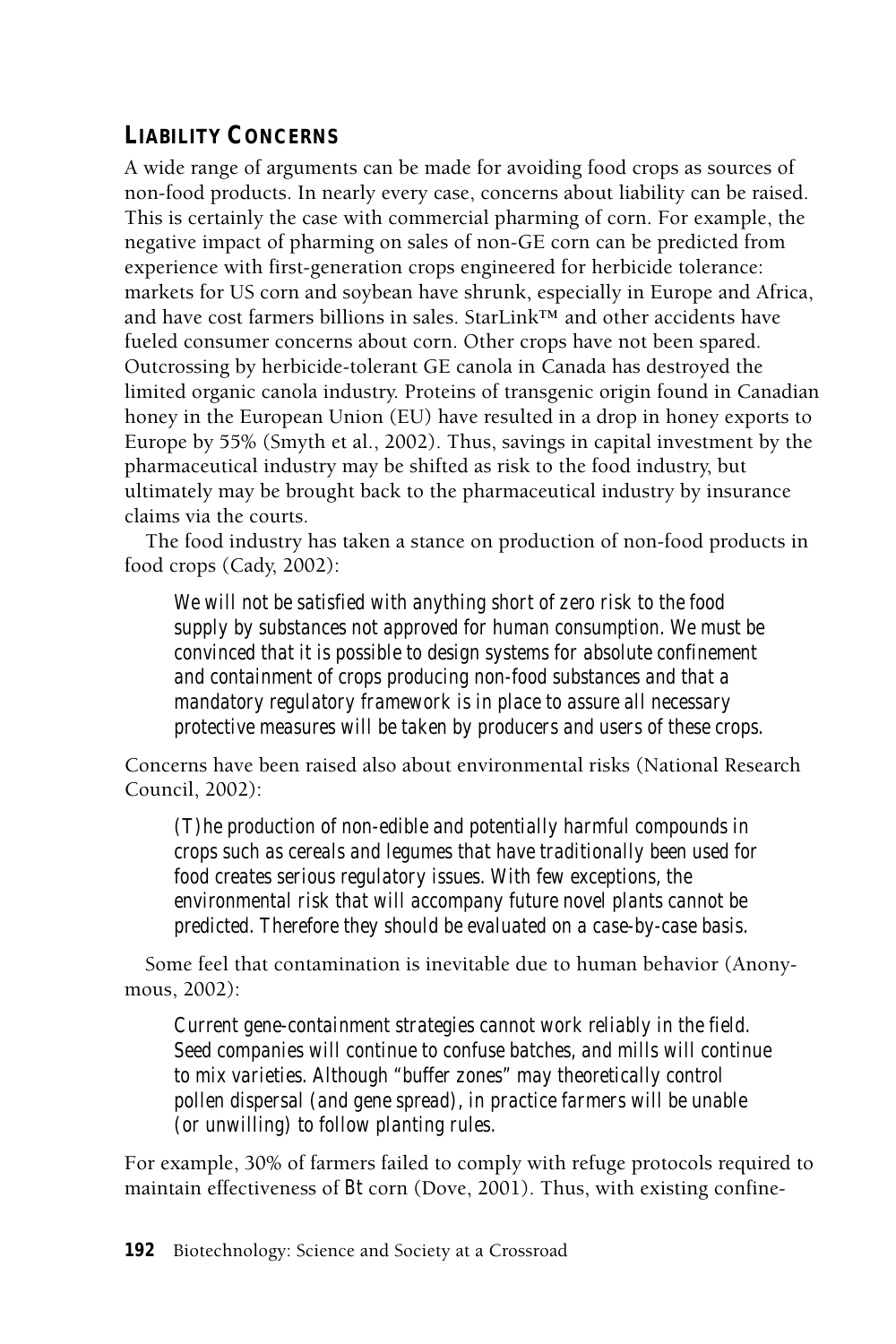ment methods, it seems inevitable that GE products unintended for human consumption will enter the food chain.

Regardless of the danger of any technology and the rigor of its standard operating procedures, humans are prone to errors of judgment and to failure to follow procedures. Atomic energy production is certainly one of the world's most highly regulated industries, yet for all of the tens of billions of dollars spent on safety, there have been thousands of accidents and victims, most notably at Chernobyl and Three Mile Island. For all the dangers of radioactivity, it does decay, even if the half-life runs to tens of thousands of years. In comparison, transgenic organisms are alive and have the potential to multiply themselves and their genes, possibly undetected, for years. Thus, even if confinement were a disciplined and well funded safety system with multiple layers of redundancy, accidents would be likely, and, in rare cases, GE plants could sustain and broaden their spread as an altered life form, with possibilities of harm to mankind and the environment.

# **CATASTROPHIC RISK**

The pharmaceutical industry has examples that allow us to focus on another aspect of human behavior that raises the potential of catastrophic risk: the intentional sabotage of a product. Pharmed commodities, especially if they are handled outside the confines of the factory, raise numerous opportunities for sabotage. The Tylenol®-tampering incident in the United States and similar occurrences around the world, including Japan, are examples. A stolen truckload of a pharmed commodity could be used by one of the millions already opposed to pharming, to shut down sales. The confines of pharmaceutical fermentation plants, greenhouses (Traynor *et al.*, 2001), growth chambers, and screen houses offer far more inherent security than field and farming operations that are frequently unguarded.

Theft of intellectual property rights is a common occurrence within the chemical and pharmaceutical industries. Notably, countries such as India and China (before WTO) have not respected some US pharmaceutical patents. Theft for commercial purposes from pharming field operations must be recognized as highly probable, leading to the possibility of a dangerous transgenic organism being produced outside of its original protective regulatory framework.

#### **RISKS FROM ENVIRONMENTAL FACTORS**

Beyond inconsistencies in human behavior, a vast array of environmental factors could result in a contamination or poisoning. Violent weather phenomena—hurricanes, storms, tornados, dust devils, and floods—must be expected to disseminate pollen, seed and even viable whole plants or plant parts, perhaps even to seed-production fields of the same crop type. Even spring frosts, which can emasculate self-pollinating crops, can dramatically expand the range of out-crossing beyond mandated buffers for pharmed crops.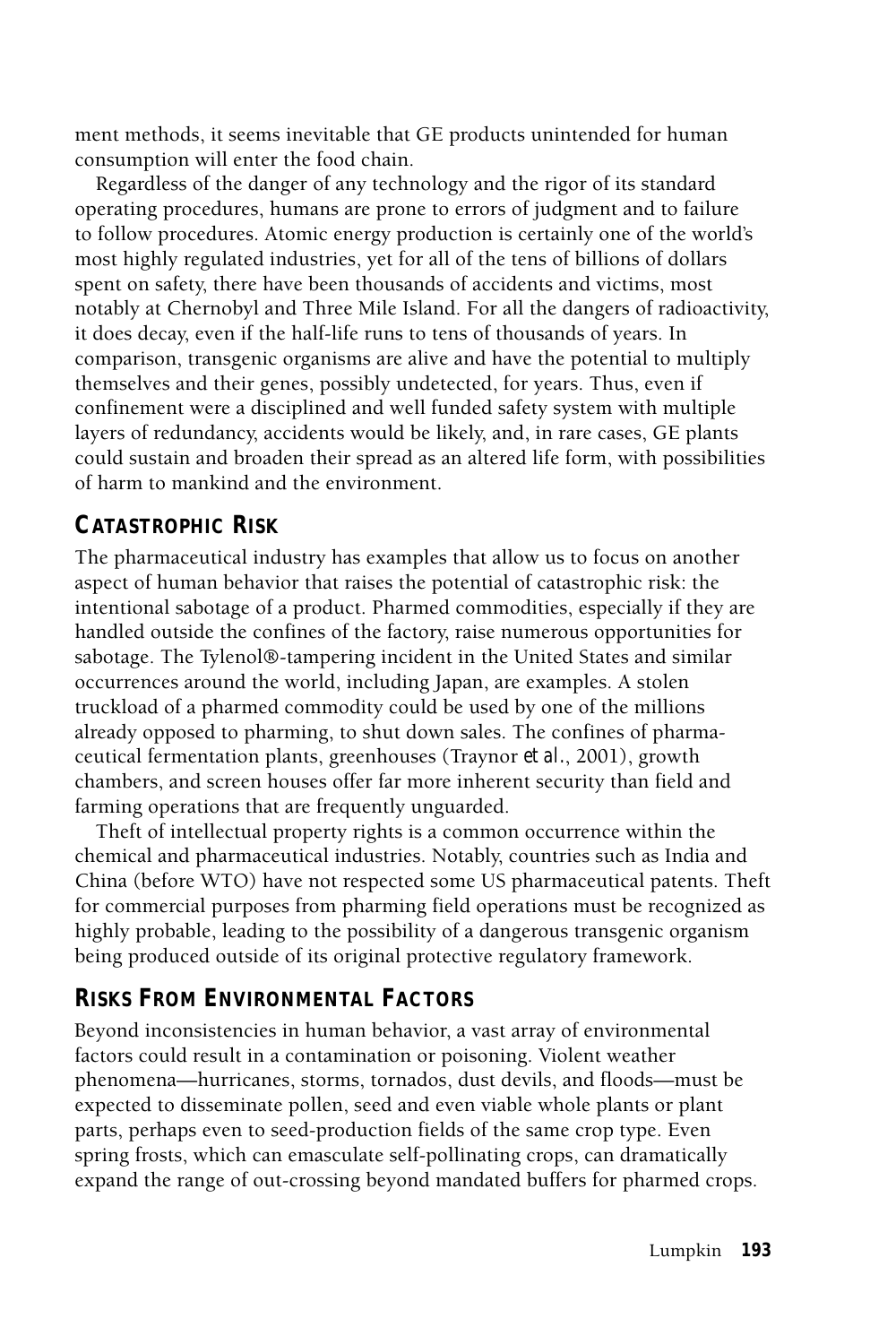Concerns about herbivores consuming product-bearing plant parts are rarely addressed. These include deer and game birds feeding for extended periods in pharmed fields and then taken for human consumption. A similar and all-too-common occurrence is escape of livestock—which could feed in pharmed fields.

Pharmed compounds may accumulate in predators, especially those feeding within an area of pharming that is large relative to their hunting range or which has a concentrated food source. A compound can be further concentrated over time in herbivores, predators, and micro-fauna if the pharmed crop is produced year after year in the same feeding range and is expressed in vegetative parts left in the field.

Contamination of groundwater or runoff through decay of productexpressing plant parts raises other liability concerns, especially where relative concentration and toxicity combine with resistance to decomposition.

The possibility of a recurrence of transgenic plants in a new location or in the same field could result from environmental factors. Rodents and birds can be expected to harvest, transport and store at distance, seeds produced in pharmed fields. No-tillage fields used for corn and soybean often have high populations of rodents since their nests remain undisturbed. Seeds buried by rodents or plowed below the wetting zone in irrigated regions can be expected to germinate at some point in the future. Similarly, seeds will remain dormant in irrigated desert fields if irrigation is discontinued for one or more growing seasons, perhaps long after oversight of the field is terminated. Environmentally induced and genetic seed dormancy can result in seed remaining viable for years under dry or low-oxygen conditions.

#### **MORATORIUM**

The unpredictability of nature and human behavior makes the possibility of absolute confinement, under current approaches, unrealistic, especially under field conditions. The financial risks and liabilities involved in producing non-food products in food organisms have already been demonstrated by the recent \$3 million fine levied on ProdiGene. A more dramatic example is the StarLink™ accident, involving production of GE corn with the *Bt* Cry9C gene, which should have been restricted in use to animal feed (www.starlinkcorn.com). The eventual liability in this case could approach \$1 billion. Facing claims of this magnitude, insurance companies may ultimately dictate a ban on the use of food organisms, at least for companies that seek to produce such crops in developed countries.

These concerns justify consideration of a moratorium on the use of food crops to produce non-food products. Research may eventually create the ability to stack many redundant biological confinement mechanisms into GE food organisms such that risk can be acceptably eliminated. If this becomes possible, reasonably safe production in some situations might become possible. Thus,